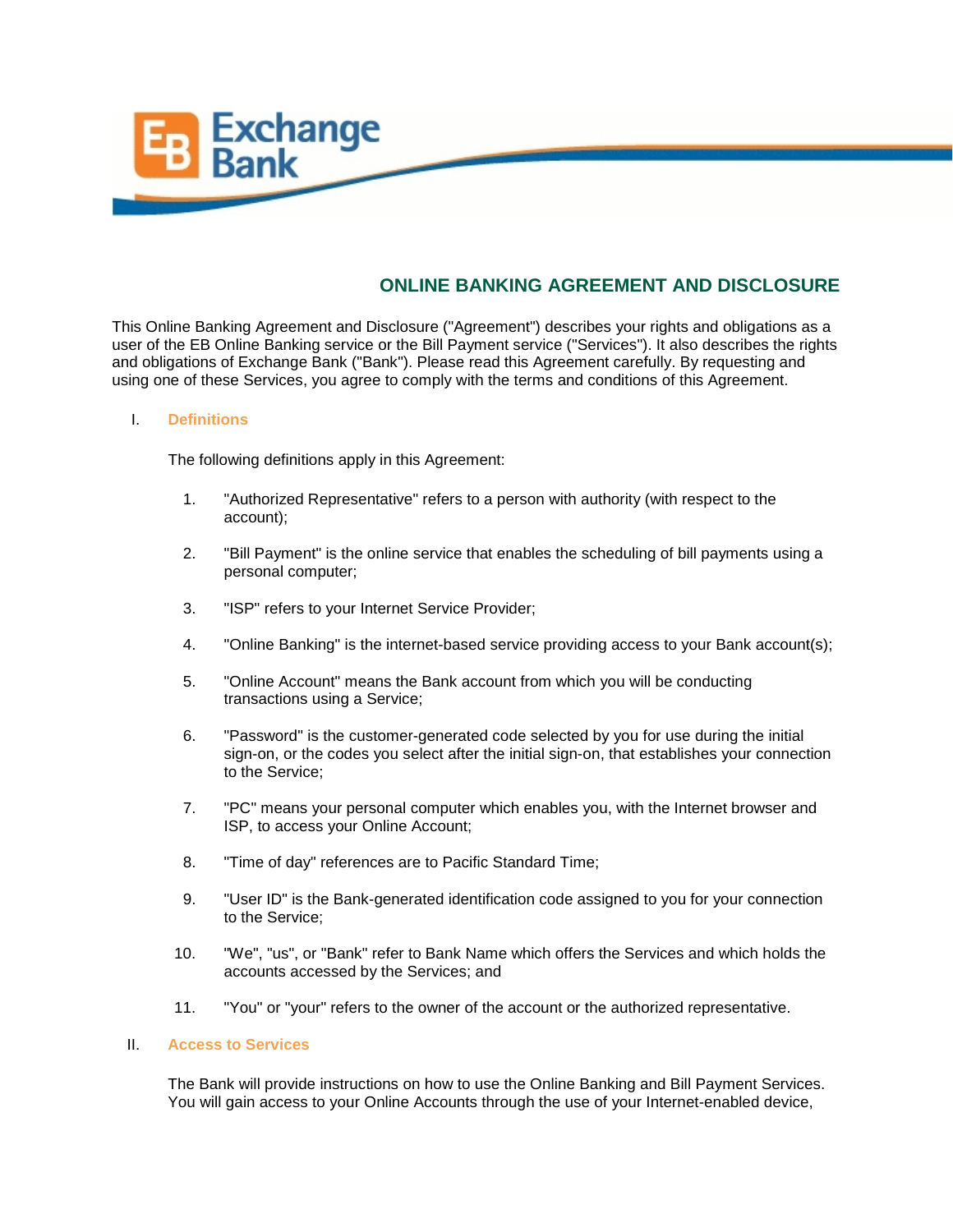your ISP, your Password and your User ID. You may access your Online Accounts 24 hours a day, seven (7) days a week. However, availability of the Services may be suspended for brief periods of time for purposes of maintenance, updating and revising the software.

For purposes of transactions, the Bank's business days are Monday through Friday, excluding holidays and weekends. All Online Banking transaction requests received after 4:00 p.m. on business days and all transactions that are requested on Saturdays, Sundays, or holidays on which the Bank chooses to remain closed, will be processed on the Bank's next business day. The Bank's business day begins at 9:00 a.m.

## III. **Banking Transactions with Online Banking**

- A. Account Access. You may access all of your personal accounts online, but one of these accounts must be a checking account in order to use the Bill Payment Service
- B. Transfer of Funds. In addition to viewing account information, you may use Online Banking to conduct the transfer of funds. You may make one-time transfers or schedule future or recurring transfers such as transfers to make loan payments. You may transfer funds among your checking accounts, savings accounts and money market accounts.

NOTE: Because regulations require the Bank to limit preauthorized transfers (including Online Banking transfers), the following limitations apply:

- *Statement and Market Rate Savings account*. You can make no more than six (6) transfers per statement period by preauthorized or automatic transfer or by telephone or Online Banking.
- *Market Rate Checking and the Indexed Money Fund account*. You can make no more than six (6) transfers per statement period by preauthorized or automatic transfer or by telephone or Online Banking and no more than three (3) of these may be by check, draft or debit card. *Please note:* If there are not sufficient funds in the account, we cannot complete this transfer. However, future recurring transfers will not be impacted.
- C. Additional Services. New services may be introduced for Online Banking from time to time. The Bank will notify you of the existence of these new services. By using these services when they become available, you agree to be bound by the rules that will be made available to you concerning these services.

## IV. **Statements**

You will continue to receive your regular account statement either monthly or quarterly, depending on the type of account.

## V. **Use of Your Security Password**

You are responsible for keeping your password and Online Account information confidential. In order to protect yourself against fraud, you should adhere to the following guidelines:

- Do not give out your account information, Password, or User ID;
- Do not leave your PC unattended while you are in the Bank's Online Banking Site;
- Never leave your account information within range of others; and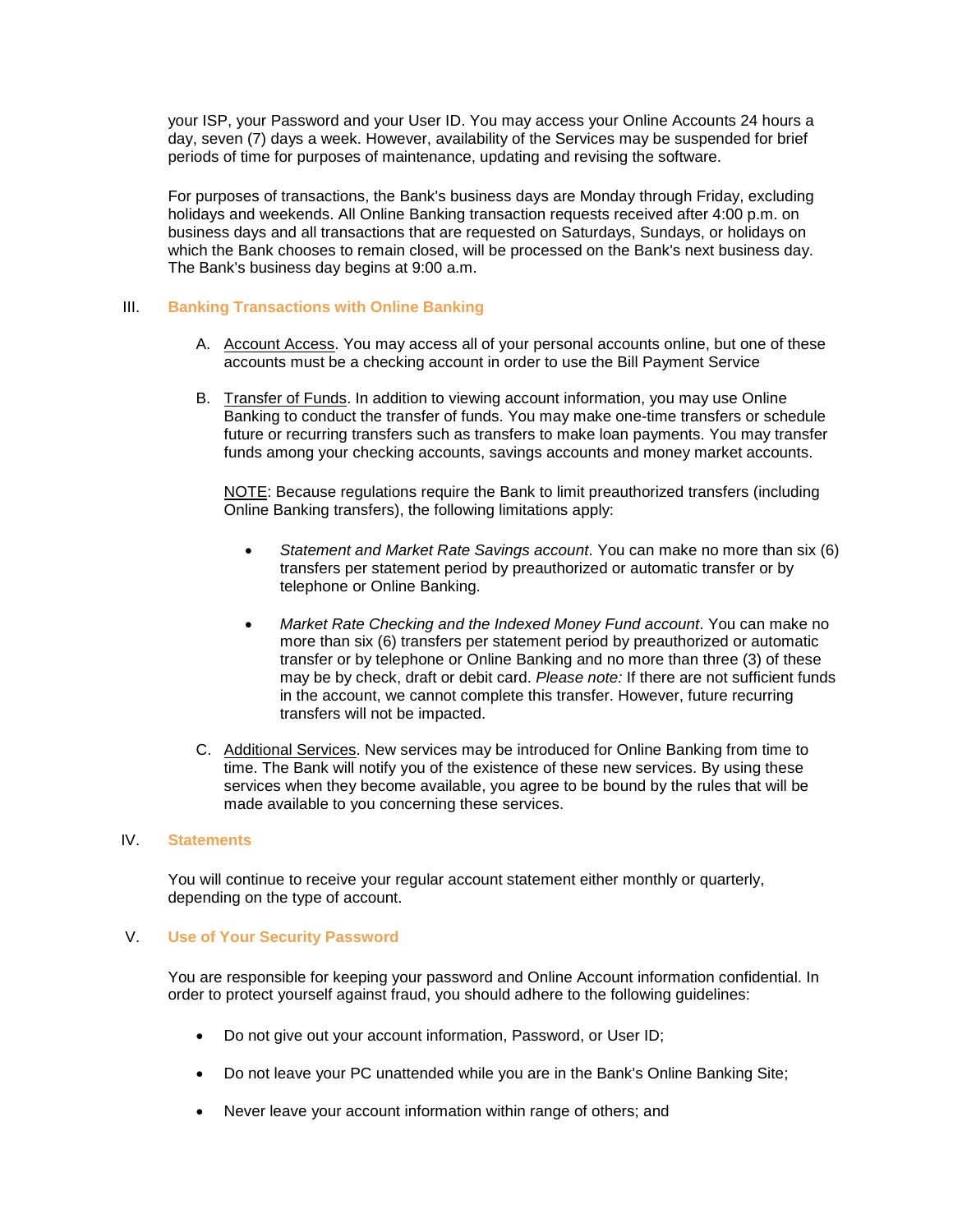• Do not send privileged account information (account number, Password, etc.) in any public or general e-mail system.

If you believe your password has been lost or stolen, or if you suspect any fraudulent activity on your account, call the Bank immediately at 707-521-5074 between the hours of 8:00 a.m. to 5:00 p.m., Monday through Friday. Telephoning the Bank is the best way of minimizing your losses and liability. (See; Section XII)

If you believe your Password has been lost or stolen, please use the Password change feature within the Online Banking section of the Web site to change your Password.

#### VI. **Electronic Mail (E-mail)**

If you send the Bank an e-mail message, the Bank will be deemed to have received it on the following business day. You should not rely on e-mail if you need to report an unauthorized transaction from one of your accounts or if you need to stop a payment that is scheduled to occur.

• NOTE: General e-mail transmissions are not secure. We advise you not to send us or ask for sensitive information such as account numbers, passwords, accounts information, etc. via e-mail. If you choose to contact us electronically, please use the secure E-Mail Button provided in our Online Banking site under "Secure Forms."

#### VII. **Bill Payment Services**

Description of Service. The Bill Payment Service permits you to use your Internetenabled device to direct payments from your designated online Bill Payment Account to third parties you wish to pay. Your Bill Payment Account must be a primary checking account. Through the Bill Payment Service, you can pay bills from your Bill Payment Account to businesses or individuals.

All payments you make will be deducted from the checking account that you designate as your Bill Payment Account for the Bill Payment Service. Any payments you wish to make through this Service must be payable in U.S. dollars to a payee located in the continental United States. We reserve the right to restrict types of payees to whom payments may be made using the Service from time to time. You should not use the Bill Payment Service to make payments to settle securities purchases, payments to interest bearing accounts, tax payments, or court ordered payments. Payments for these payees will be your sole responsibility if delayed or improperly processed or credited.

A. Scheduling Payments. Funds must be available in your Bill Payment Account on the scheduled payment date. If the date you schedule a payment to be initiated falls on a non-business day (Saturday, Sunday, or holiday), funds must be available in your Bill Payment Account the following business day (e.g. Monday). After funds are withdrawn from your Bill Payment Account to make a payment, we may make the payment either by transferring funds electronically to the payee or by mailing the payee a check.

You may choose to schedule payments to recur in the same amount at regular weekly, monthly, or semi-monthly intervals. When you create a new payee in the Bill Payment Service, it takes two (2) business days to set up the payee to receive payments. You should schedule a payment to a new payee at least ten (10) business days before any payment due date, to allow us time to set up the payee and verify information about your account with the payee.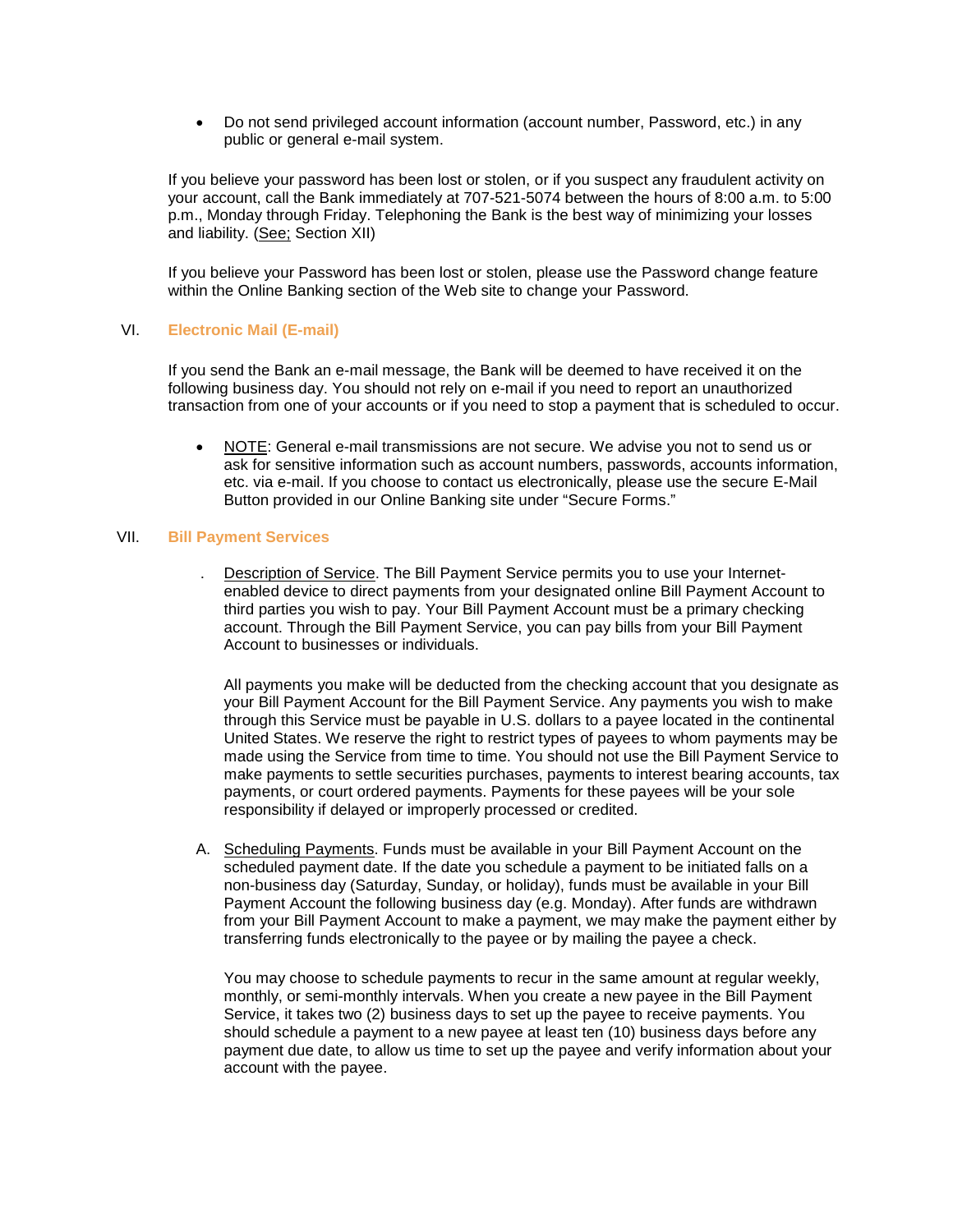For all subsequent payments, you agree to allow at least four (4) to ten (10) business days between the date you schedule a payment to be initiated and the payment due date (that is, the due date shown on your invoice or provided in your agreement with the payee, not taking into account any applicable grace period). If the payment is an Automatic Clearing House (ACH) electronic payment, it will take up to four (4) business days to reach the payee. However, if the company or person that you are paying cannot accept an electronic payment, the Bill Payment Service will send a check that may take up to ten (10) business days. If you do not follow these time frames, you will be fully responsible for all late fees, finance charges or other actions taken by the payee. If you schedule your payment and follow all instructions provided, but the payment are not received by the payee in a timely manner, the Bank will work with the payee on your behalf to reverse any late fees or charges.

- B. No Duty to Monitor Payments. The Bank is only responsible for exercising ordinary care in processing and sending payments upon your authorization in accordance with this Agreement. The Bank will not be liable in any way for damages you incur for any of the following reasons:
	- insufficient funds in your Bill Payment Account to make the payment on the processing date;
	- delays in mail delivery;
	- changes to the payee's address or account number unless we've been advised of the change in advance
	- the failure of any payee to correctly account for or credit the payment in a timely manner, or
	- any other circumstances beyond the control of the Bank.

If the session during which you schedule a payment or transfer ends by 4:00 p.m., the Bank will be considered to have received it on that day. Otherwise, it will be considered received on the following business day. For all entries made using the Services, the time recorded by the Online Banking Service will be considered the official time of the transaction.

If your Bill Payment Account does not have sufficient funds to make a payment as of the date the payment is debited to your account, the Bill Payment Service will automatically block future Bill Payment Service until the account has sufficient funds to make the payment. The Bank will attempt to notify you by e-mail or U.S. Postal Mail, but the Bank shall have no obligation or liability if it does not complete a payment because there are insufficient funds in your account to process a payment. In all cases, you are responsible for either contacting the Service at 707-521-5074 to either make alternate arrangements for the payment or reschedule the payment through the Service. In the case of fixed payments, only the payment currently scheduled will be impacted. Fixed payments scheduled for future dates will not be affected.

C. Cancel or Change Payment Instructions. Payments must be changed or canceled using the Service prior to 4:00 p.m. on the business day the transaction is scheduled to be initiated. If you ask us to cancel a payment after it is issued and we agree to do so, we may charge you a stop payment fee. Stop payment orders whether oral, written, or electronic, will be in effect for a period of six (6) months. If requested by the Bank, you will confirm any stop payment order in writing. After six (6) months, any stop payment will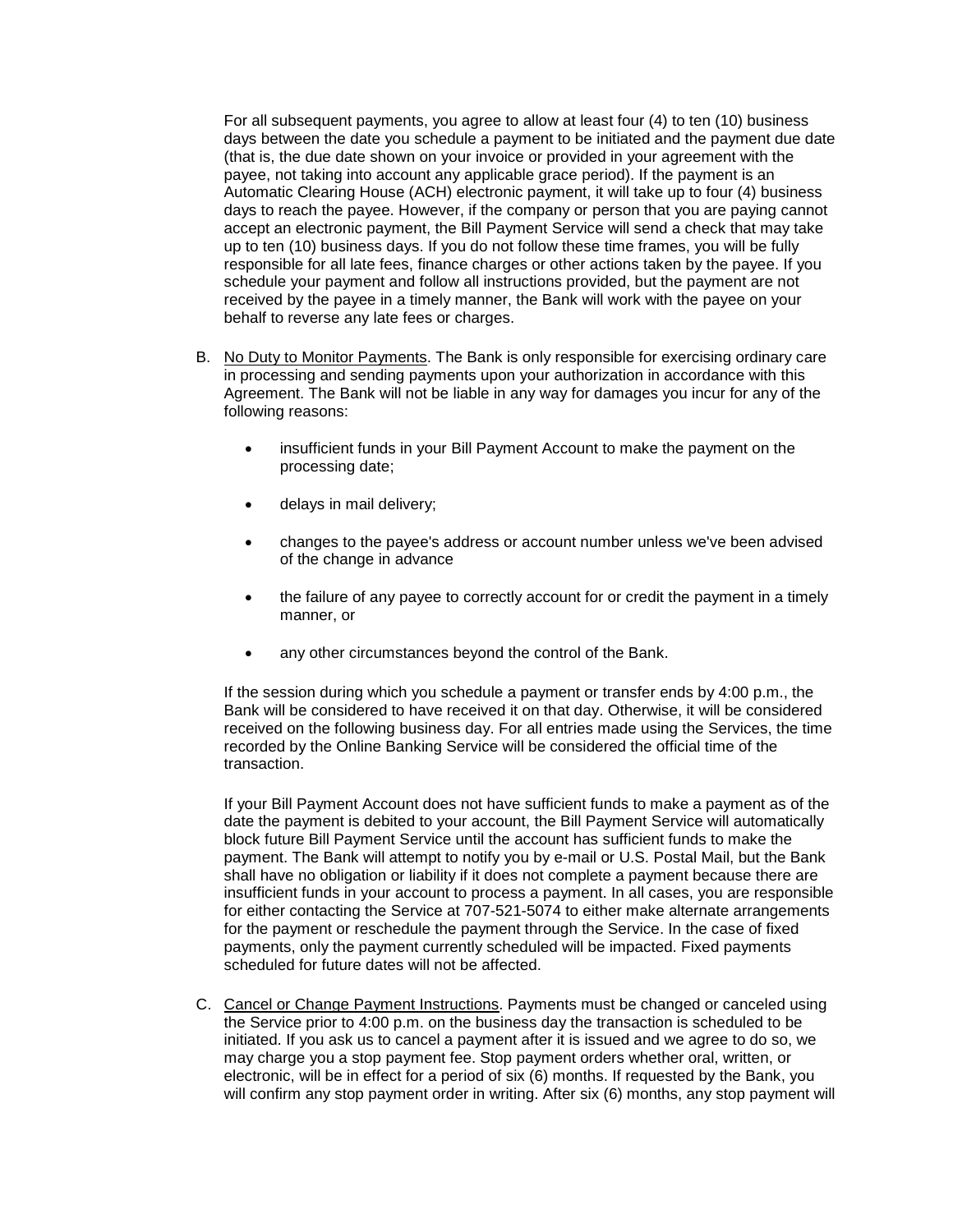terminate and must be renewed in order to continue in effect. The Bank may pay any item that is presented following the lapse of any stop payment order.

- D. No Signature Required. When any payment or other online Service generates items to be charged to your account, you agree that we may debit your Bill Payment account without requiring your signature on the item, and without prior notice to you.
- E. Multiple Person Bill Payment Accounts. If more than one person has access to a Bill Payment account, each person may individually enroll in the Bill Pay service. Each enrolled person needs a unique password but may choose to use the same payee list. Each individual may terminate her/his enrollment in the Bill Payment service without affecting the Service for any other person enrolled in that Bill Payment account. However, any enrolled person may terminate the Bill Payment service which will terminate the service for all enrolled persons on that Bill Payment account.

## VIII. **Linked Accounts**

All accounts with the Bank that you enroll in a service will be linked by the tax identification numbers of the persons authorized to access the account. The linked accounts will appear together without regard to the ownership of the accounts. For example, if an authorized user of a linked account accesses the Service, that authorized user will be able to view and access at a single time the following accounts:

- the accounts of the business for which that person is an authorized user;
- the accounts of any other business for which that person is an authorized user; and
- any consumer accounts for which the person is a co-owner or authorized signer.

## IX. **Business Accounts**

If you are a business, any authorized user of your business is authorized on such terms, conditions, and agreements as we may require to:

- enter into this Agreement, as amended from time to time;
- access each account of yours in any manner and for any purpose available through the Service, whether now available or available at some time in the future; and
- use any Online banking service in any manner and for any purpose available through the Service, whether now available or available at some time in the future.

# X. **Term and Termination**

- . Term. This Agreement will become effective on the Effective Date and shall remain in full force and effect until termination in accordance with the following provisions.
- A. Termination for Cause. We may immediately terminate your electronic banking privileges (including the Bill Payment Service) without notice to you under the following circumstances:
	- 1. you do not pay any fee required by this Agreement when due or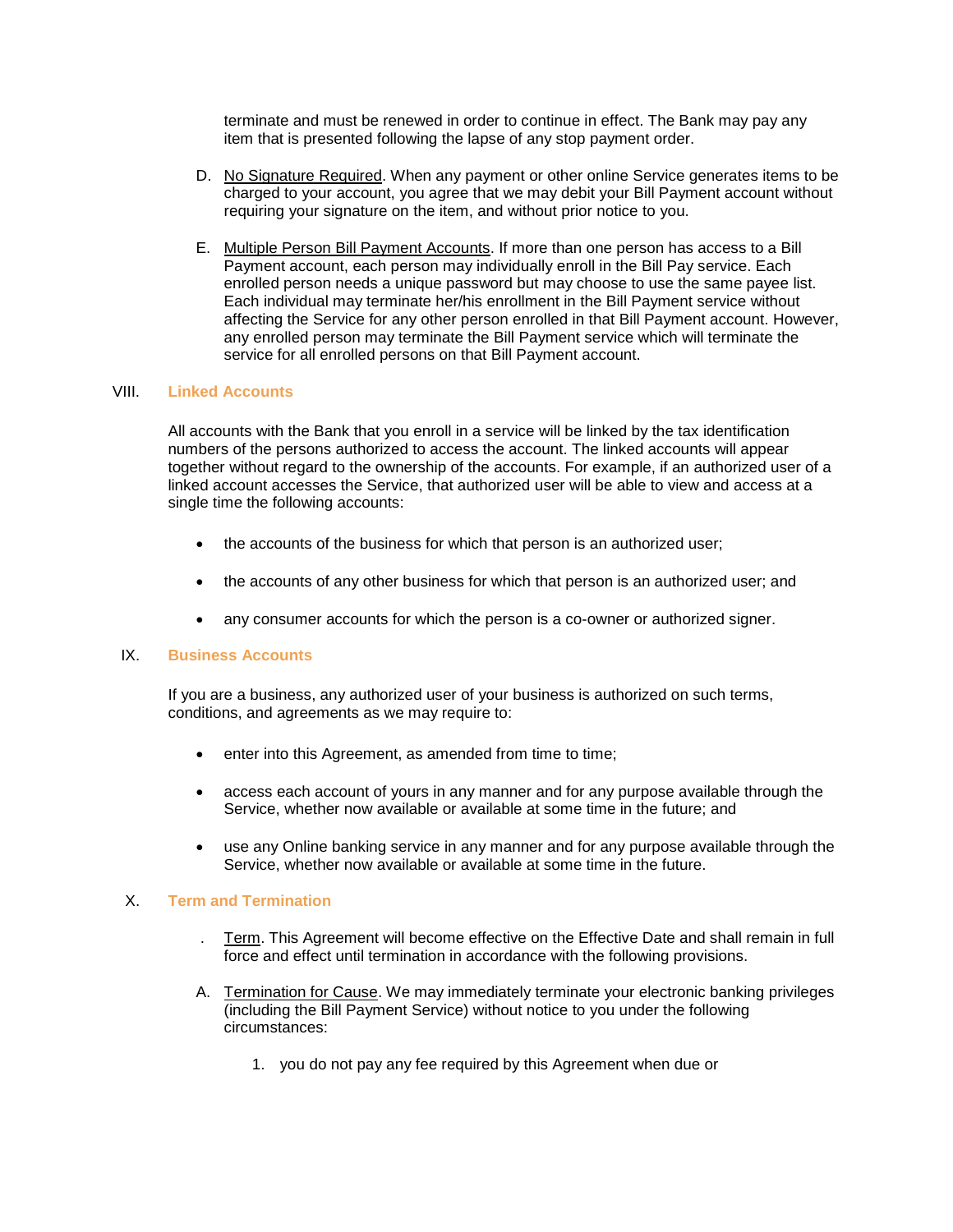2. you do not comply with the agreement governing your deposit or loan accounts or your accounts are not maintained in good standing.

We will promptly notify you if we terminate this Agreement or your use of the Services for any other reason.

- B. Termination for Convenience. To terminate this Agreement, you must notify the Bank and provide your name, address, the Service(s) you are discontinuing, and the termination date of the Service(s). When Bill Payment is terminated, any prescheduled bill payments made through Online Banking will also be terminated. Your final charge for the Bill Payment service will be assessed at the end of your statement cycle. You may notify the Bank by one of the following methods:
	- By sending an e-mail to support@exchangebank.com
	- By calling 707-521-5074
	- By writing a letter and either sending it to the following address: Exchange Bank, P.O. Box 403, Santa Rosa, CA 95402, Attention: Electronic Banking Services Department 335 or giving it to a Customer Service Representative at any of the Bank's locations.

We may convert your account to inactive status if you do not sign on to the Service or have any transaction scheduled through the Service during any consecutive 60-day period. If your account is considered inactive, you must contact us to have the Service activated before you will be able to schedule any transaction through the Service. We reserve the right to terminate this Agreement and your use of the services in whole or in part at any time without cause and without prior notice; provided, however, that we will promptly notify you if we terminate this Agreement or your use of the services pursuant to this provision.

## XI. **Electronic Fund Transfer Provisions For Consumers**

- . Applicability. These provisions are only applicable to online electronic fund transfers that credit or debit a consumer's checking, savings or other asset account and are subject to the Federal Reserve Board's Regulation E (an "EFT"). When applicable, the Bank may rely on any exceptions to these provisions which are contained in Regulation E. All terms that are not defined in this Agreement but which are defined in Regulation E shall have the same meaning when used in this section.
- A. Your Liability. The following determines your liability for any unauthorized EFT or any series of related unauthorized EFTs:
	- 0. If you notify the Bank within two (2) business days after your password was lost or stolen, your liability will not exceed \$50.00 or the amount of the unauthorized EFTs that occur before notification, whichever is less
	- 1. If you fail to notify the Bank within two (2) business days after your password was lost or stolen, your liability will not exceed the lesser of \$500.00 or the total of:
		- \$50.00 or the amount of unauthorized EFTs that occur within the two (2) business days; and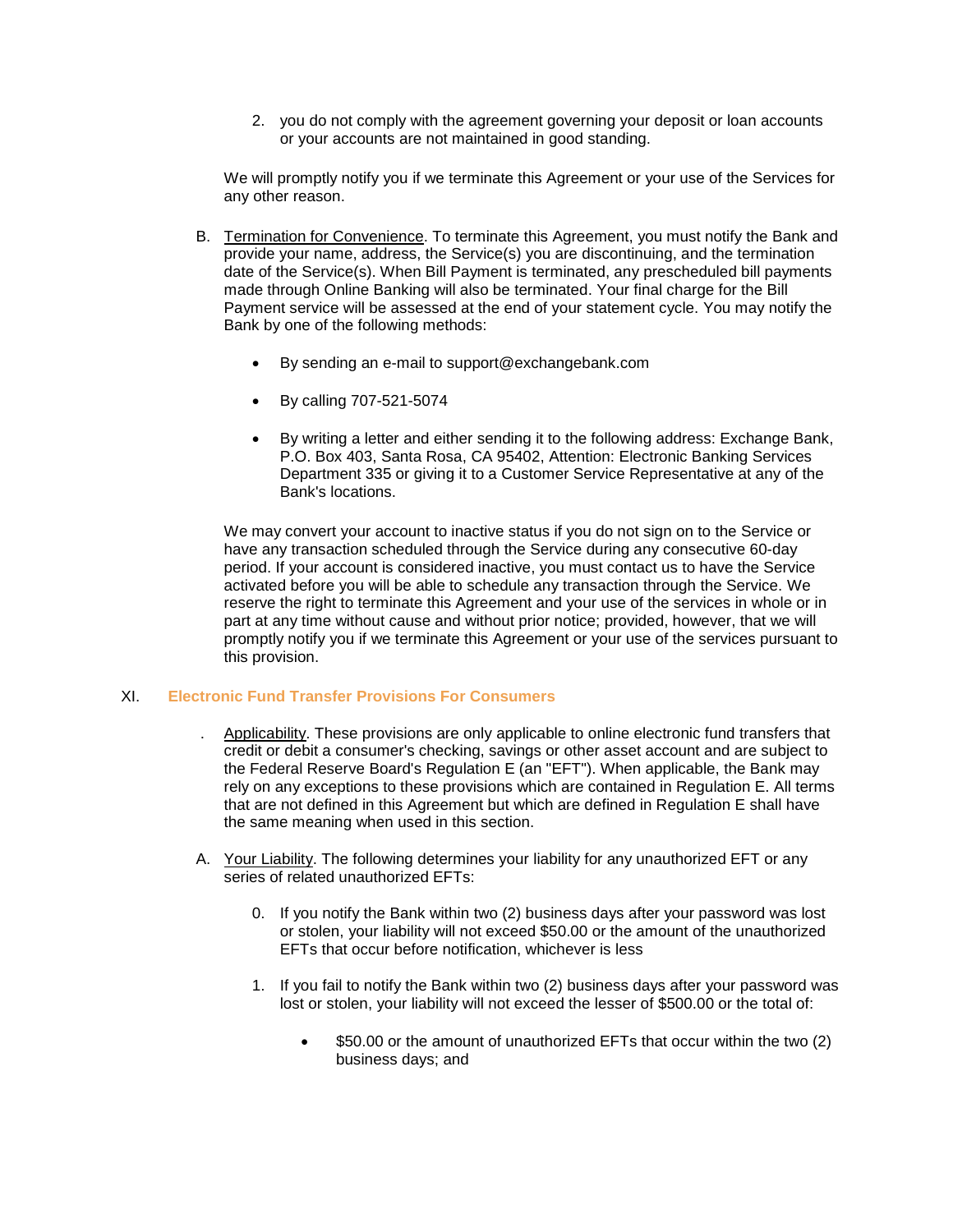- the total of authorized EFTs which occur during the two (2) days before notification to the Bank, provided the Bank establishes that these EFTs would not have occurred had the Bank been notified within that two-day period.
- 2. You must report an unauthorized EFT which appears on your periodic statement, no later than 60 days of transmittal of the statement to avoid liability for subsequent transfers. Your liability will not exceed the amount of the unauthorized EFTs that occurred with the 60-day period. You may also be liable for the amounts as described in sections 1 and 2 above.
- 3. If the report is made orally, we will require that you send the complaint or question in writing within 20 business days. We will notify you with the results of the investigation within 10 business days and will correct any error promptly. If more time is needed, however, we may take up to 45 days to investigate a complaint or question. If this occurs, we will credit your account within 10 business days for the amount you think is in error. This will allow you to use the money during the time it takes us to complete our investigation. If your complaint or question is not received in writing within 10 business days, we may not credit your account until the investigation is completed. If an alleged error involves an electronic fund transfer outside a state or territory or possession of the United States, the applicable time periods for action by us are 20 business days (instead of 10) and 90 calendar days (instead of 45). If we determine that no error occurred, we will send you a written explanation within three business days after the investigation is complete. You may request copies of the documents that were used in the investigation.
- 4. You may notify the Bank by telephone, writing, or in person. Notification by general e-mail to report an unauthorized transaction is not secure and therefore not advised.
- B. Telephone Numbers and Addresses. In case of errors or questions regarding an Online Banking or Bill Payment transaction, call 707-521-5074 or write us at: Exchange Bank, P.O. Box 403, Santa Rosa, CA 95402, Attn: Electronic Banking Services Department 335.

We must hear from you at the telephone number or address, listed above, no later than 60 days after we sent you the FIRST statement on which the problem or error appeared. We will need:

- 0. Your name and account number
- 1. A description of the error or the transfer in question and an explanation concerning why you believe it is an error or need more information
- 2. The dollar amount of the suspected error and date on which it occurred.

## XII. **Liability**

. Our Liability. This section explains our liability to you only to the extent that any other agreements, notices or disclosures have not separately disclosed our liability. In no event shall we be liable to you for failure to provide access to your Online Banking or Bill Payment services accounts. Unless otherwise required by applicable law, we are only responsible for performing the Online Banking and Bill Payment services as delineated in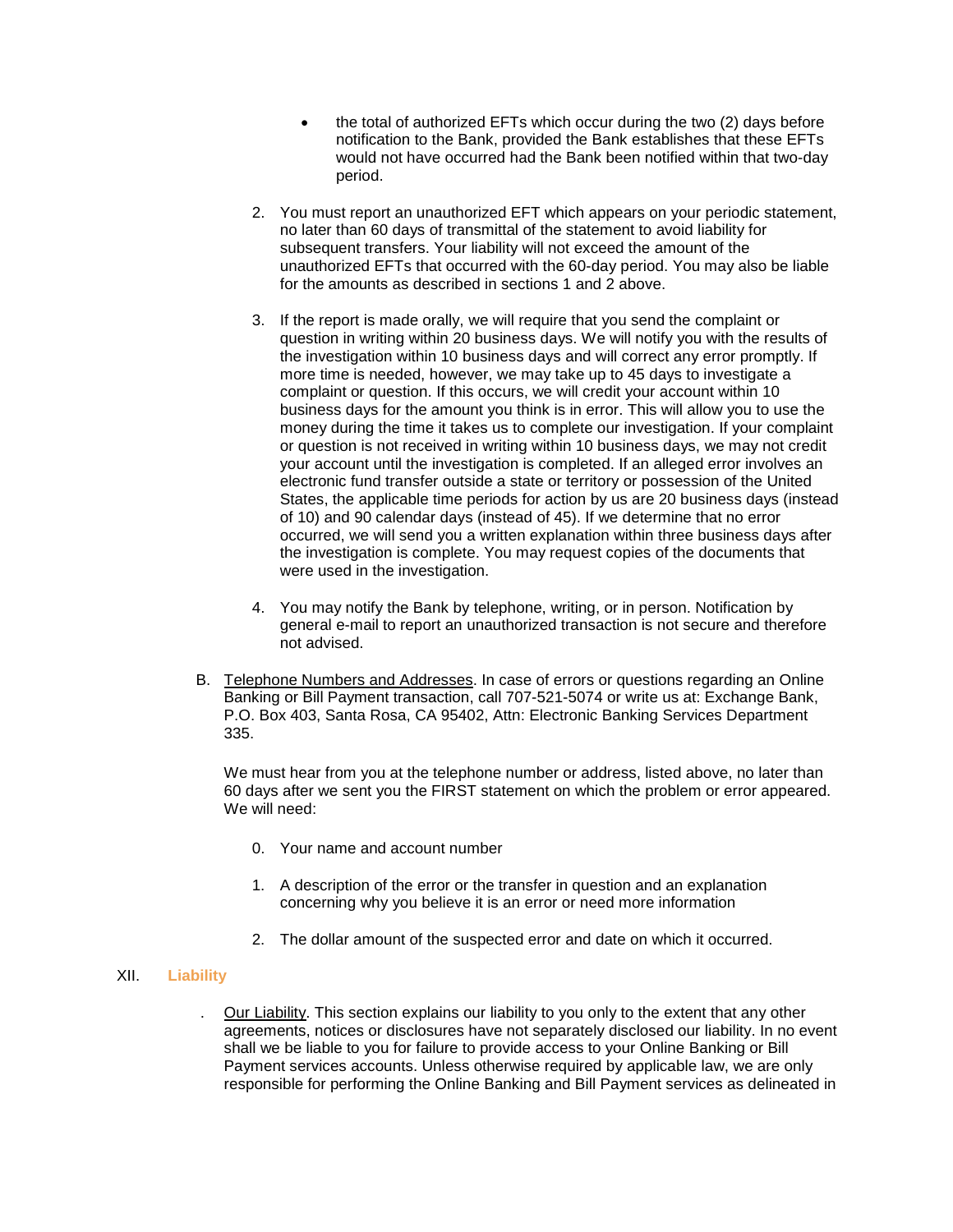this Agreement. We will be liable for the amount of any material losses or damages incurred by you and resulting directly from our gross negligence.

We will not be liable to you in the following instances:

- 0. If through no fault of the Bank, you do not have enough money in your account to make the transfer.
- 1. If circumstances beyond our control (such as fire, flood, power outage, equipment or technical failure or breakdown) prevents the transfer despite reasonable precautions that we have taken.
- 2. If there is a hold on your account, or if access to your account is blocked, in accordance with banking policy.
- 3. If your funds are subject to a legal proceeding or other encumbrance restricting the transfer.
- 4. If your transfer authorization terminates by operation of law.
- 5. If you believe someone has accessed your accounts without your permission and you fail to notify the Bank immediately.
- 6. If you have not properly followed the instructions on how to make a transfer included in this Agreement.
- 7. If we have received incomplete or inaccurate information from you or a third party involving the account or transfer.
- 8. If we have a reasonable basis for believing that unauthorized use of your Password or account has occurred or may be occurring or if you default under this Agreement, the deposit account agreement, a credit agreement or any other agreement with us, or if we or you terminate this Agreement.

IN NO EVENT SHALL WE HAVE ANY LIABILITY TO YOU OR ANY THIRD PARTY FOR ANY INDIRECT, SPECIAL OR CONSEQUENTIAL DAMAGES RESULTING FROM OR ARISING OUT OF THIS AGREEMENT.

- A. Indemnification. You agree to indemnify, defend and hold us, our affiliate companies, directors, officers, employees and agents harmless against any third party claim, demand, suit, action or other proceeding and any expenses related to an Online Banking or Bill Payment account.
- B. Third Parties. We are not liable for any loss or liability resulting from any failure of your equipment or software, or that of an internet browser provider such as Netscape (Netscape Navigator browser) or Microsoft (Microsoft Explorer browser), by an internet access provider, or by an online service provider, nor will we be liable for any direct, indirect, special or consequential damages resulting from your access to or failure to access an Online Banking or Bill Payment account.
- C. Virus Protection. The Bank is not responsible for any electronic virus or viruses that you may encounter. We suggest that you routinely scan your PC using a virus protection product. An undetected virus may corrupt and destroy your programs, files, and your hardware.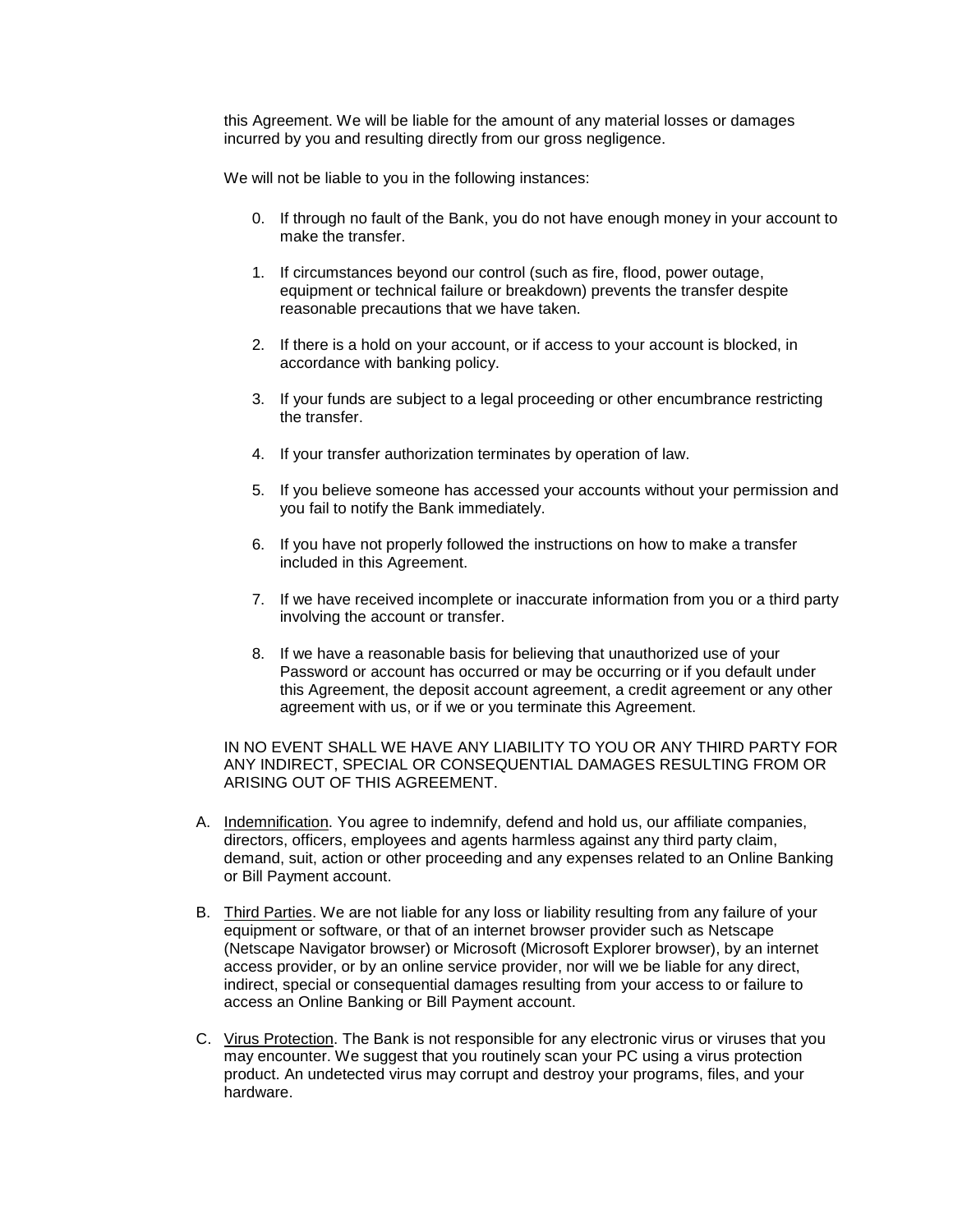## XIII. **General Terms and Conditions**

- Bank Agreements. In addition to this Agreement, you and the Bank agree to be bound by and comply with the requirements of the agreements applicable to each of your Online Accounts. Your use of the Online Banking Service or the Bill Payment Service is your acknowledgment that you have received these agreements and intend to be bound by them. You should review other disclosures including the charges that may be imposed for electronic funds transfers or the right to make transfers listed in the fee schedules accompanying those disclosures and the fee schedule contained in this Agreement. We will automatically deduct the fees related to this Service from your Bill Payment Account each month.
- A. Changes and Modifications. The Bank may modify the terms and conditions applicable to the Services from time to time. We may send any notice to you via e-mail and you will have to be deemed to have received it three days after it is sent. The revised terms and conditions shall be effective at the earliest date allowed by applicable law. We reserve the right to terminate this Agreement and your use of the Services in whole or in part at any time without prior notice.
- B. Assignment. We may assign this Agreement to an affiliate of the Bank or any successor in interest in the event of a merger, reorganization, change of control, acquisition or sale of all or substantially all assets of the business to which this Agreement is related without the other party's prior written consent.
- C. Notices. Unless otherwise required by applicable law, any notice or written communication given pursuant to this Agreement, may be sent to you electronically.
- D. Disclosure of Information. We will only disclose information to third parties about your account or transfers you make under the following circumstances:
	- where it is necessary for the provision of Online Banking and for completing transfers;
	- in order to verify the existence and condition of your account for a third party, such as a credit bureau or merchant;
	- in order to comply with government or court orders, or other reporting requirements;
	- if you give us your permission;
	- to the Bank affiliated companies.
- E. Governing Law. This Agreement is governed by the laws of the State of [California] and applicable federal law.

# **ACUERDO Y DIVULGACIÓN DE BANCA EN LÍNEA**

Este Acuerdo y divulgación de banca en línea ("Acuerdo") describe sus derechos y obligaciones como usuario del servicio de banca por internet EB Online o el servicio de Pago de facturas ("Servicios"). También describe los derechos y obligaciones de Exchange Bank ("Banco"). Lea este Acuerdo detenidamente. Mediante la solicitud y el uso de uno de estos servicios, usted acepta cumplir con los términos y condiciones de este Acuerdo.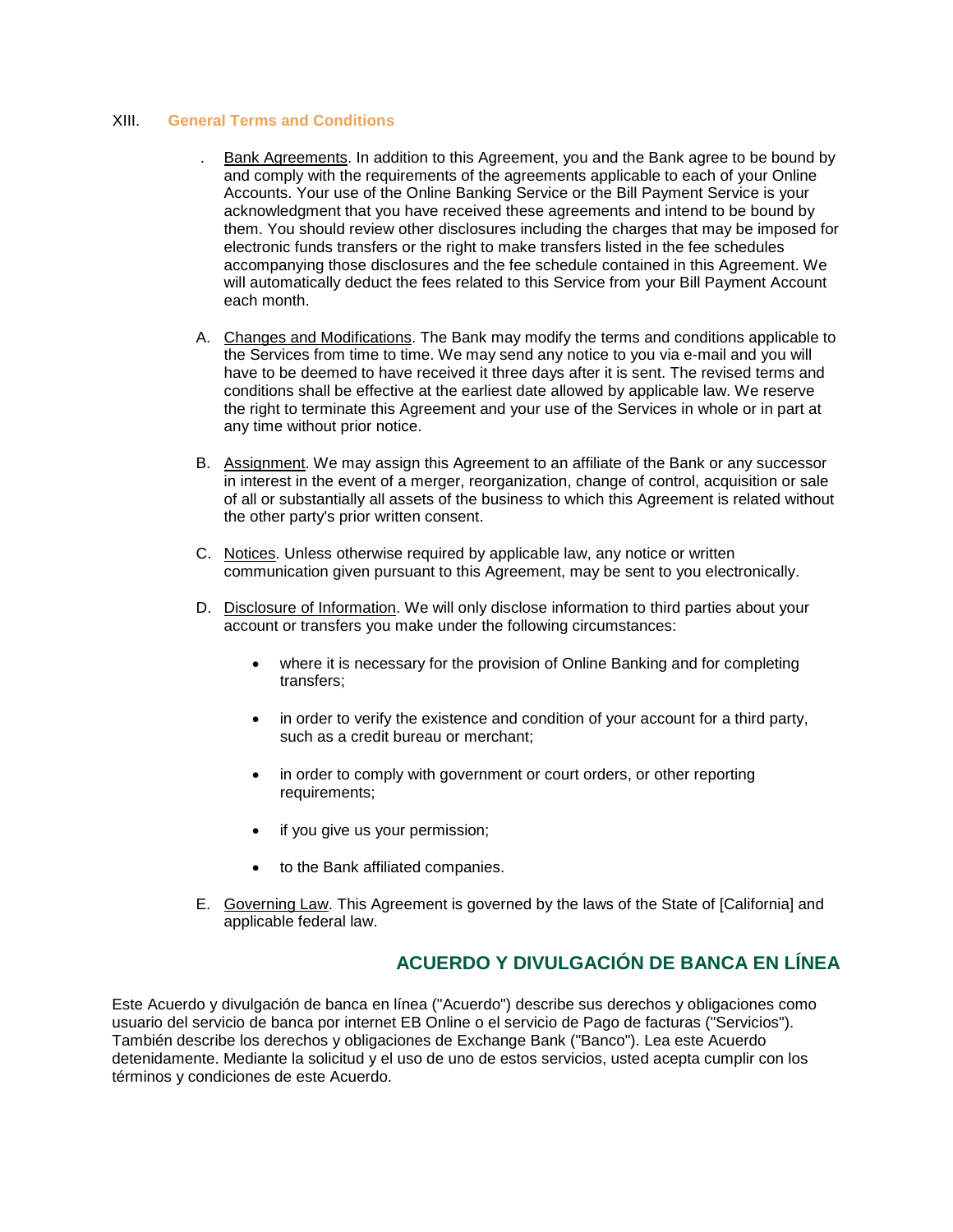# **I. Definiciones**

Las siguientes definiciones se aplican al presente Acuerdo:

- 1. "Representante Autorizado" se refiere a una persona con autoridad (con respecto a la cuenta);
- 2. "Pago de facturas" es el servicio en línea que permite la programación de pagos de facturas mediante un ordenador persona;
- 3. "ISP" se refiere a su proveedor de Internet;
- 4. "Banca en línea" es el servicio basado en internet que proporciona acceso a su(s) cuenta(s) bancaria(s);
- 5. "Cuenta en línea" significa la cuenta bancaria en la que realizará sus transacciones mediante un Servicio;
- 6. "Contraseña" es el código generado por el cliente seleccionado por usted para su uso durante el primer inicio de sesión, o los códigos que haya seleccionado después de la sesión inicial, que establece su conexión con el Servicio;
- 7. "PC" significa su ordenador personal que le permite, junto con su explorador de Internet y su ISP, acceder a su cuenta en línea;
- 8. "Hora del día" es la referencia al huso horario denominado Hora estándar del Pacífico;
- 9. "ID de usuario" es el código de identificación generado por el banco que se le ha asignado para su conexión con el Servicio;
- 10. "Nosotros", "nuestro" o "Banco" se refieren al nombre del Banco que ofrece los Servicios y mantiene las cuentas que proporcionan acceso a los servicios; y
- 11. "Usted" o "su" se refiere al propietario de la cuenta o representante autorizado.

## **II. Acceso a los servicios**

El Banco proporcionará instrucciones acerca de cómo utilizar la banca en línea y el Pago de facturas. Podrá acceder a sus cuentas en línea mediante el uso de su dispositivo con conexión a Internet, su ISP, su contraseña y su ID de usuario. Puede acceder a sus cuentas en línea 24 horas al día, siete (7) días a la semana. Sin embargo, la disponibilidad de los servicios se puede suspender durante cortos períodos de tiempo para fines de mantenimiento, actualización y revisión del software.

Para efecto de las transacciones, los días laborables del Banco son de lunes a viernes, excepto festivos y fines de semana. Toda solicitud de transacción bancaria en línea recibida después de las 16.00 horas en días laborables, y todas las transacciones que se hayan solicitado en sábado, domingo y días festivos en los que el banco decida permanecer cerrado, se procesarán el siguiente día laborable del banco. El horario comercial del Banco empieza a las 9:00 horas.

## **III. Transacciones bancarias con Banca en línea**

- A. Acceso a la cuenta. Usted puede acceder a todas sus cuentas personales en línea, pero una de estas cuentas debe ser una cuenta corriente para poder utilizar el servicio de Pago de facturas.
- B. Transferencia de fondos. Además de ver información de la cuenta, puede utilizar Banca en línea para llevar a cabo la transferencia de fondos. Puede hacer una transferencia de una cada vez o programar transferencias futuras o periódicas, como por ejemplo transferencias para abonar los plazos de un préstamo. Usted puede transferir fondos entre sus cuentas corrientes, cuentas de ahorro y cuentas del mercado monetario.

NOTA: Puesto que la normativa requiere que el Banco limite las transferencias preautorizadas (incluyendo las transferencias de la banca en línea), se aplican las siguientes limitaciones:

• *Declaración y cuenta de ahorro a tipo de mercado.* No se pueden realizar más de seis (6) transferencias por período de declaración preautorizadas o como transferencia automática o por teléfono o banca en línea.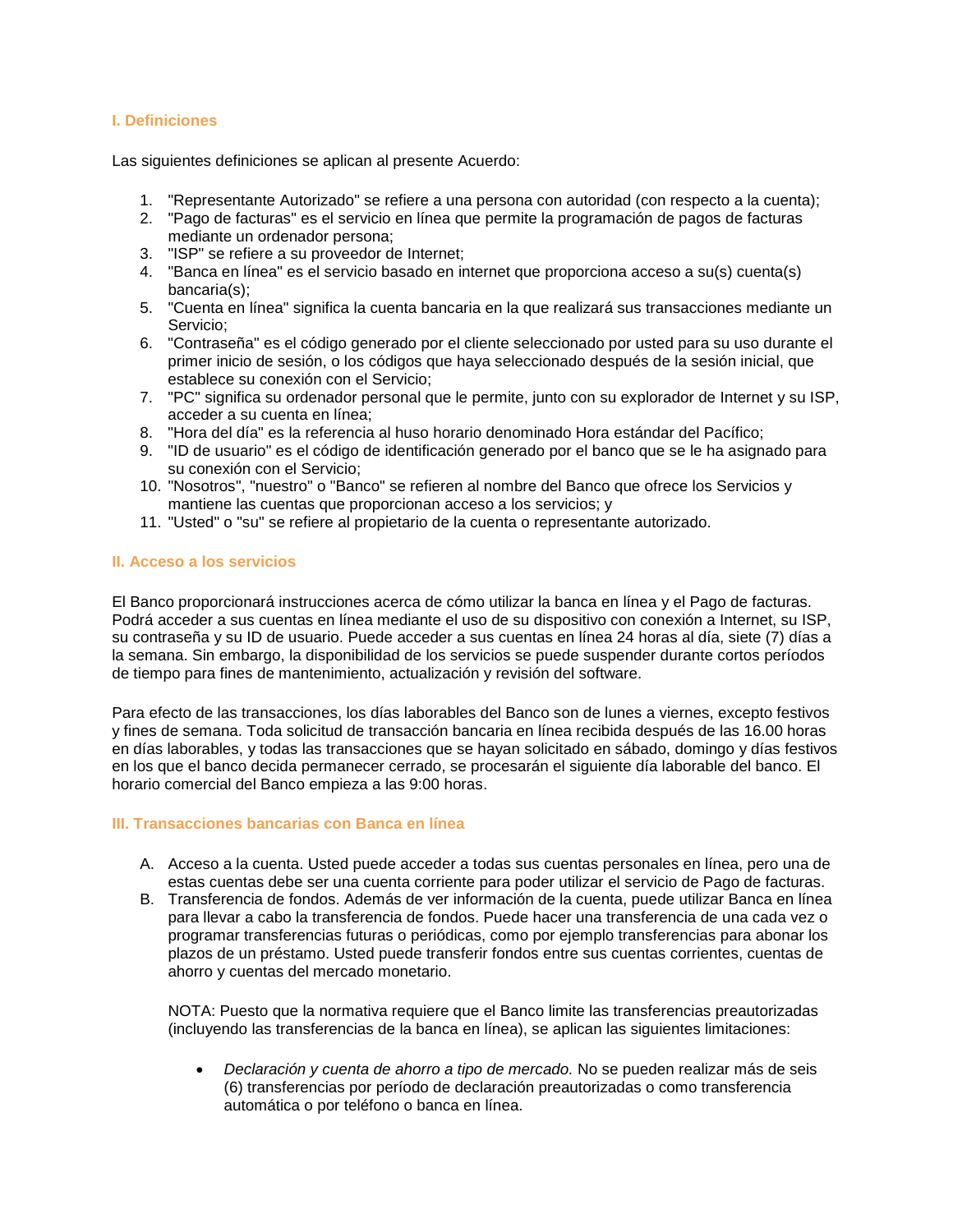- *Tipo de mercado monetario y la cuenta de los fondos indexados.* No se pueden realizar más de seis (6) transferencias por período de declaración preautorizadas o como transferencia automática o por teléfono o banca en línea y no más de tres (3) de estas puede ser por cheque, letra bancaria o tarjeta de débito. A tener en cuenta: Si no hay suficientes fondos en la cuenta, no podemos completar la transferencia. Sin embargo, esto no afectará a futuras transferencias periódicas.
- C. Servicios adicionales. De forma no periódica, la Banca en línea presentará nuevos servicios. Se le notificará la existencia de estos nuevos servicios. Al usar estos servicios, cuando se encuentren disponibles, usted acepta quedar vinculado por las normas que se pondrán a su disposición en relación con estos servicios.

## **IV. Declaraciones**

Continuará recibiendo el estado de cuentas mensual o trimestral, en función del tipo de cuenta.

## **V. Uso de la contraseña de seguridad**

Usted es responsable de mantener confidencial su contraseña y la información sobre sus cuentas en línea. Para protegerse contra el fraude, deberá cumplir las siguientes directrices:

- No dar información de su cuenta, contraseña o ID de usuario;
- No dejar el ordenador desatendido cuando haya iniciado sesión en el sitio web de la banca en línea;
- Nunca dejar la información sobre sus cuentas al alcance de los demás;
- No enviar la información fundamental de su cuenta (número de cuenta, contraseña, etc. ) mediante cualquier sistema de correo electrónico público o general.

Si piensa que su contraseña se ha perdido o ha sido robada, o si sospecha alguna actividad fraudulenta en su cuenta, llame al banco inmediatamente al 707-521-5074 entre las 8:00 y las 17.00, de lunes a viernes. Llamar al banco por teléfono es la mejor manera de reducir al mínimo sus pérdidas y su responsabilidad. (Ver la Sección XII)

Si piensa que su contraseña se ha perdido o ha sido robada, utilice la función de cambio de contraseña en la sección de banca en línea del sitio web para cambiar la contraseña.

## **VI. Correo electrónico (E-mail)**

Si envía al Banco un mensaje de correo electrónico, el Banco considerará que se ha recibido en el día hábil siguiente. No debe confiar en el correo electrónico si debe notificar una transacción no autorizada en una de sus cuentas o si es necesario detener un pago que está previsto que tenga lugar.

• NOTA: Por lo general, las transmisiones por correo electrónico no son seguras. Le aconsejamos que no nos envíe ni solicite información confidencial, como números de cuenta, contraseñas, información sobre las cuentas, etc. a través del correo electrónico. Si desea ponerse en contacto con nosotros por correo electrónico, por favor use el botón de correo electrónico seguro incluida en nuestro sitio web de banca en línea en la sección "Formularios seguros".

## **VII. Pago de facturas**

A. Descripción del servicio. El servicio de Pago de facturas le permite utilizar su dispositivo con conexión a Internet para realizar pagos directos a terceros que desee pagar desde su cuenta en línea destinada al pago de facturas. Su cuenta de pago de facturas debe ser una cuenta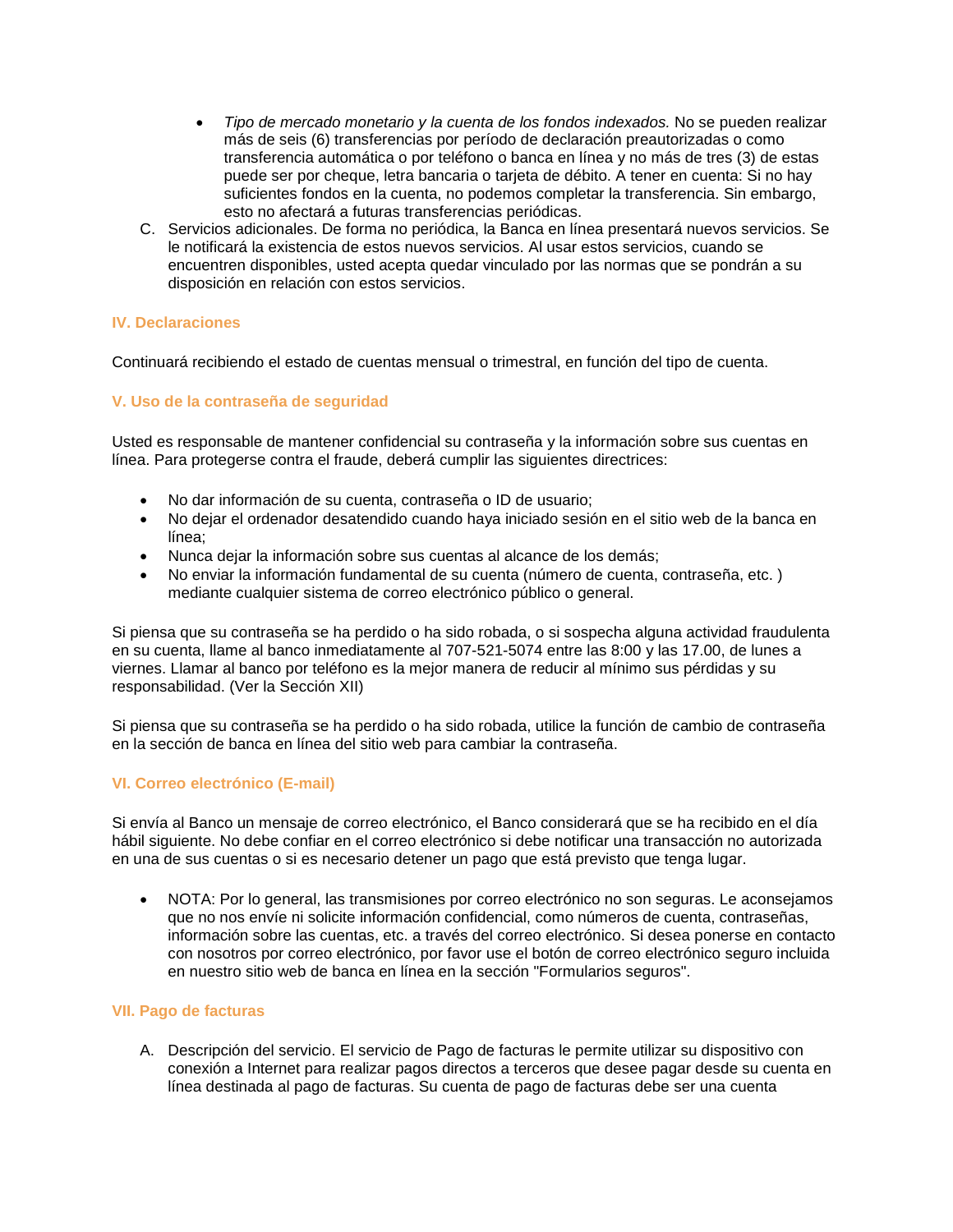corriente principal. A través del Servicio de pago de facturas, puede pagar facturas desde su cuenta de pago de facturas a empresas o particulares.

Todos los pagos que haga se deducirán de la cuenta corriente que haya designado como su cuenta de pago de facturas en el servicio de Pago de facturas. Todos los pagos que quiera realizar mediante este Servicio serán pagaderos en dólares estadounidenses, a un beneficiario situado en la parte continental de los Estados Unidos. Cuando el uso del Servicio es esporádico, nos reservamos el derecho de restringir los tipos de beneficiarios a los que se pueden realizar los pagos. No debe utilizar el servicio de Pago de facturas para realizar pagos correspondientes a compras de valores, pagos a cuentas bancarias que devengan intereses, pago de impuestos, o pagos ordenados por un tribunal. Usted será el único responsable si los abonos a estos beneficiarios se retrasan o se procesan o acreditan de forma incorrecta.

B. Pagos programados. Los fondos deben estar disponibles en su cuenta de pago de facturas en la fecha prevista de pago. Si la fecha programada para iniciar un pago cae en un día no laborable (sábado, domingo o día festivo), los fondos deberán estar disponibles en su cuenta de pago de facturas el día laborable posterior (p. ej., el lunes). Una vez que se hayan retirado los fondos de su cuenta de pago de facturas para realizar un pago, el abono se puede realizar ya sea por transferencia electrónica de fondos al beneficiario o enviando por correo un cheque al beneficiario.

Usted puede optar por programar los pagos que repita con la misma cantidad en intervalos regulares semanales, mensuales, o quincenales. Cuando se crea un nuevo beneficiario en el servicio de Pago de facturas, se tardan dos (2) días laborables para configurar el beneficiario para que pueda recibir pagos. Deberá programar un pago a un beneficiario nuevo por lo menos diez (10) días hábiles antes de cualquier fecha de vencimiento del pago, para que tengamos tiempo suficiente para configurar el beneficiario y verificar la información de su cuenta con el mismo.

Para todos los pagos posteriores, usted se compromete a permitir un plazo como mínimo de cuatro (4) a diez (10) días hábiles entre la fecha en que programa el inicio de un pago y la fecha de vencimiento del mismo (es decir, la fecha de vencimiento indicada en la factura o en su acuerdo con el beneficiario, sin tener en cuenta ningún período de gracia). Si el pago es un pago electrónico a realizar mediante una cámara de Compensación automática (ACH, *Automatic Clearing House*), se tardará un máximo de cuatro (4) días hábiles en abonar al beneficiario. Sin embargo, si la empresa o la persona receptora del pago no acepta un pago electrónico, el servicio de Pago de facturas le enviará un cheque que puede tardar hasta diez (10) días hábiles. Si no se cumplen estos plazos, usted será el responsable final de todos los honorarios, gastos de financiación u otras acciones emprendidas por el beneficiario. Si programa el pago y sigue todas las instrucciones proporcionadas, pero el beneficiario no recibe el pago en el momento oportuno, el Banco trabajará con el beneficiario en su nombre para revertir cualquier gasto o carga por retraso en que se pueda haber incurrido.

- C. Ninguna obligación de supervisar los pagos. El banco es el único responsable de prestar la atención debida en lo que respecta al procesamiento y envío de los pagos, una vez los haya autorizado de conformidad con el presente Acuerdo. El Banco no será responsable de ninguna manera por los daños y perjuicios que sufra por cualquiera de las siguientes razones:
	- no hay suficientes fondos en su cuenta de pago de facturas para realizar el pago en la fecha de procesamiento;
	- retrasos en la entrega por correo;
	- cambios en la dirección o el número de cuenta del beneficiario salvo que se nos haya sido informado del cambio con antelación;
	- el error de cualquier beneficiario de debitar o acreditar correctamente el pago en el momento oportuno, o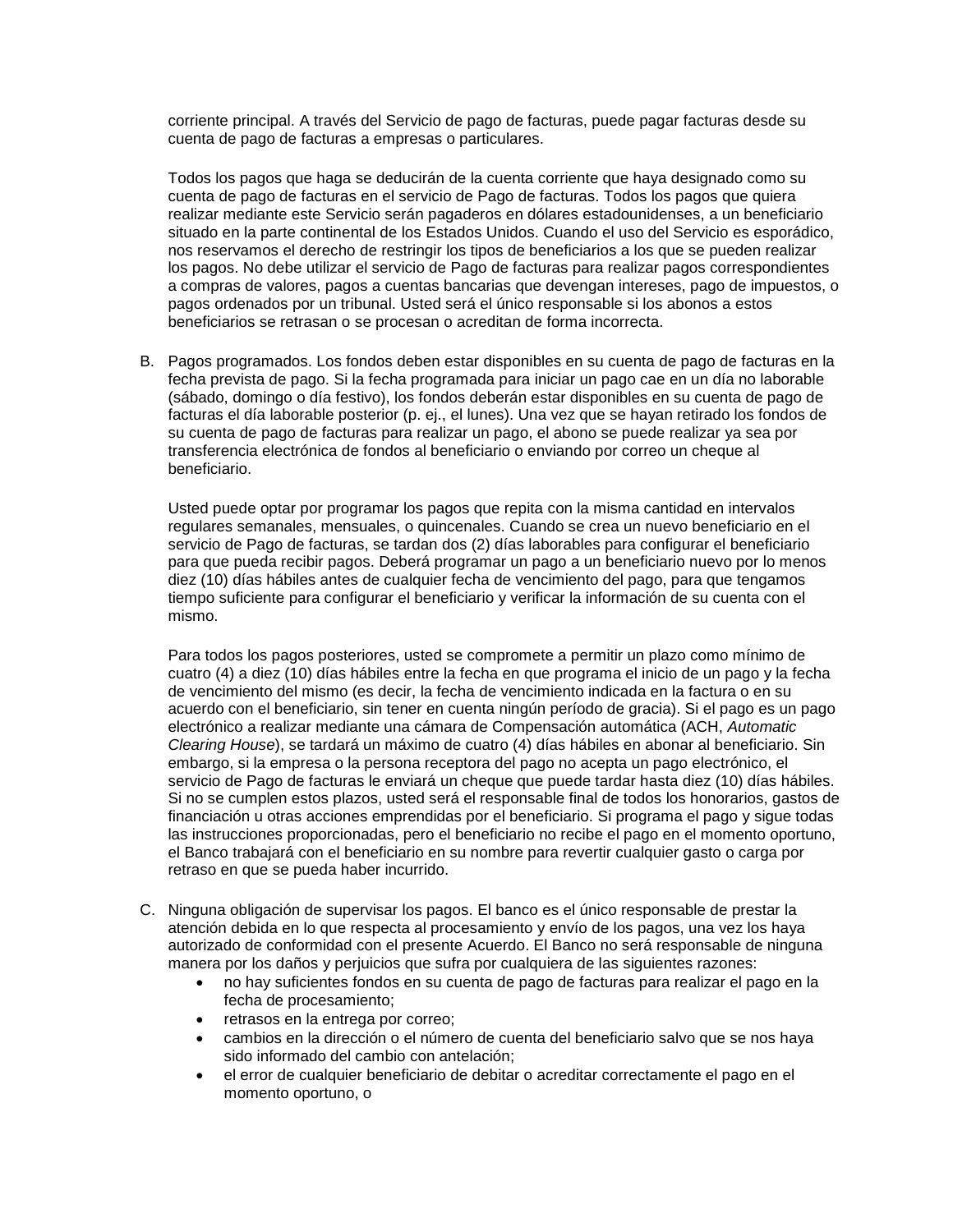• cualquier otra circunstancia fuera del control del Banco.

Si la sesión en la que se programa un pago o transferencia termina a las 16.00, el Banco considerará que se ha recibido en ese día. De lo contrario, se considerará recibido en el siguiente día hábil. Para todas las entradas que se hayan realizado mediante Servicios, la hora registrada por el Servicio de banca en línea se considerará la hora oficial de la transacción.

Si su cuenta de pago de facturas no tiene fondos suficientes para realizar un pago en la fecha en la que el pago se tiene que acreditar en su cuenta, el Servicio de pago de facturas bloqueará automáticamente el uso futuro del Servicio de pago de facturas hasta que la cuenta tenga fondos suficientes para realizar el pago. El Banco tratará de notificárselo por correo electrónico mediante el servicio postal estadounidense; sin embargo, el Banco no tendrá obligación ni responsabilidad si el pago no se completa porque no hay fondos suficientes en su cuenta para procesar el pago. En todos los casos, usted es el responsable de ponerse en contacto con el Servicio en el número 707-521-5074 para bien disponer una alternativa para el pago o bien reprogramar el pago a través del servicio. En el caso de pagos fijos, solo se verá afectado el pago programado actual. El calendario de pagos fijos fechas futuras no se verá afectado.

- D. Cancelar o cambiar las instrucciones de pago. Los pagos se deben cambiar o cancelar mediante el Servicio antes de las 16.00 horas del día hábil en que está previsto el inicio de la transacción. Si nos pide que cancelemos un pago después de que se haya emitido y accedemos a hacerlo, podemos cobrarle una tarifa por suspensión del pago. Las órdenes de suspensión de un pago, ya sean orales, escritas o electrónicas, tendrán vigencia durante un período de seis (6) meses. A petición del Banco, usted debe confirmar la orden de suspensión del pago por escrito. Después de seis (6) meses, cualquier suspensión de pago finalizará y se deberá renovar para que siga en vigor. El Banco puede pagar cualquier efecto que se presente transcurrido el plazo de la suspensión de la orden de pago.
- E. No se necesita firma. Cuando cualquier pago o algún otro servicio en línea genere efectos que se deban acreditar en su cuenta, usted acepta que podamos acreditar dicho efecto en su cuenta de pago de facturas sin exigir su firma sobre el mismo, y sin previo aviso.
- F. Cuentas de pago de facturas multipersonales. Si más de una persona tiene acceso a una cuenta de pago de facturas, cada persona puede individualmente inscribirse en el servicio de pago de facturas. Cada persona inscrita requiere una contraseña única, pero puede elegir utilizar la misma lista de beneficiarios. Cada persona individual puede concluir su inscripción en el servicio de Pago de facturas sin afectar al Servicio para cualquier otra persona inscrita en dicha cuenta de pago de facturas. Sin embargo, cualquier persona inscrita podrá dar por terminado el servicio de Pago de facturas lo que concluirá el servicio para todas las personas inscritas en dicha cuenta de pago de facturas.

## **VIII. Cuentas vinculadas**

Todas las cuentas del Banco que inscriba en un servicio se vincularán a los números de identificación fiscal de las personas autorizadas para acceder a la cuenta. Las cuentas vinculadas aparecen juntas sin tener en cuenta la propiedad de las cuentas. Por ejemplo, si un usuario autorizado de la cuenta tiene acceso al servicio, dicho usuario autorizado podrá ver y acceder al mismo tiempo a las siguientes cuentas:

- las cuentas de la empresa en las que dicha persona es un usuario autorizado;
- las cuentas de cualquier otra empresa en las que dicha persona es un usuario autorizado; y
- cualquier cuenta de cliente en la que dicha persona sea cotitular o persona autorizada.

#### **VIII. Cuentas de empresa**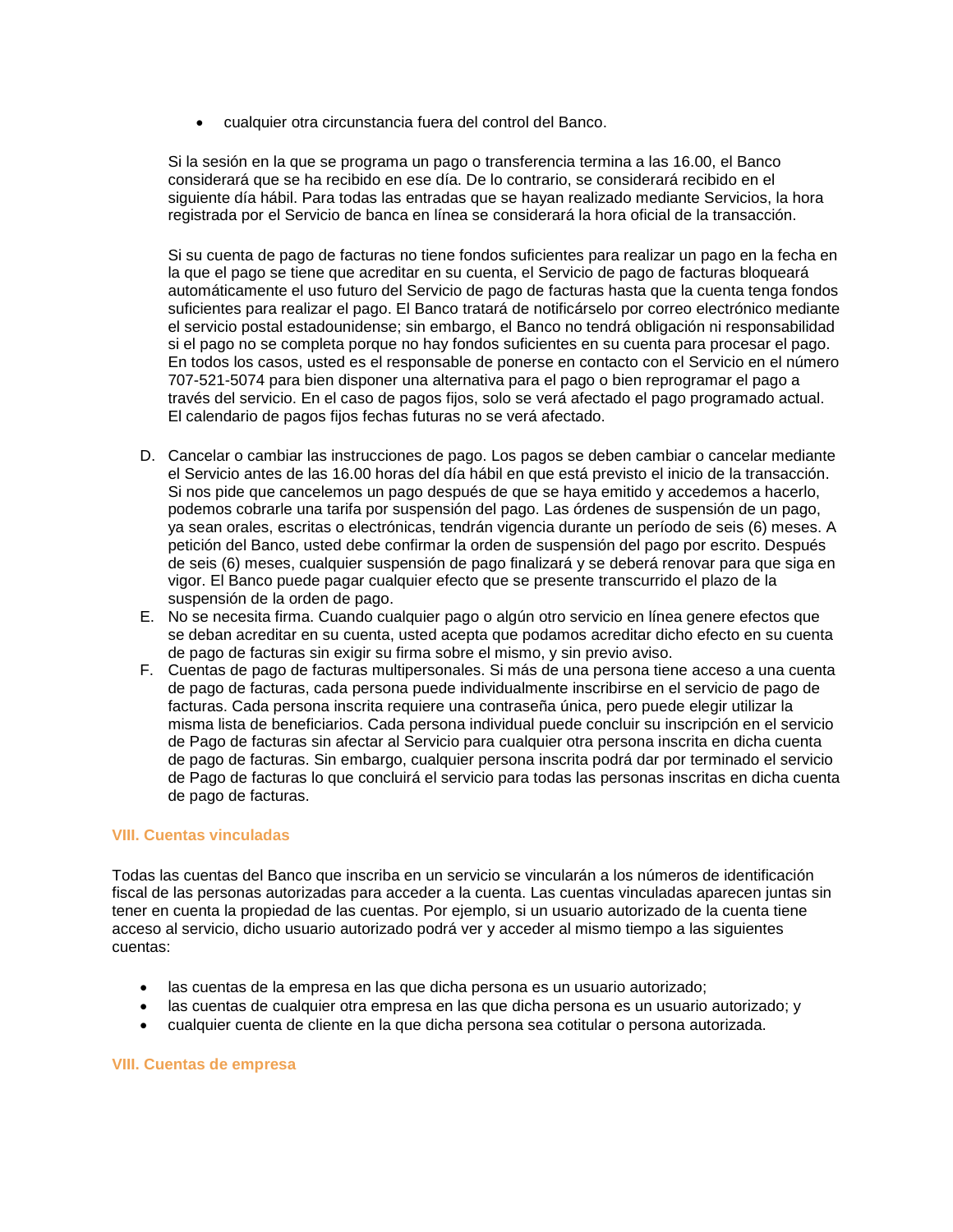En caso de ser una empresa, cualquier usuario autorizado de su empresa está autorizado en los términos, condiciones y acuerdos que le solicitamos:

- firmar este Acuerdo, que se modificará de tanto en tanto;
- acceder a cada una de sus cuentas de la suya de cualquier manera y con cualquier fin disponible a través del servicio, ya sea ahora o en algún momento en el futuro; y
- utilizar cualquier servicio de banca en línea de cualquier manera y con cualquier fin disponible a través del servicio, ya sea ahora o en algún momento en el futuro;

## **IX. Plazo y rescisión**

- A. Plazo. Este Acuerdo será efectivo a partir de la fecha de entrada en vigor y seguirá en pleno vigor y efecto hasta el momento de su rescisión de conformidad con las disposiciones siguientes.
- B. Rescisión por una causa. Le daremos inmediatamente por finalizados sus privilegios de su banca electrónica (incluyendo el servicio de Pago de facturas) sin previo aviso en las siguientes circunstancias:
	- 1. no abona los gastos exigidos por el presente Acuerdo en la fecha de su vencimiento o
	- 2. no cumple con el acuerdo que rige su cuenta de depósito o de crédito o sus cuentas no se mantienen en buenas condiciones.

En caso de que demos por finalizado este Acuerdo o su uso de los Servicios por cualquier otro motivo, se lo notificaremos inmediatamente.

- C. Rescisión por conveniencia. Pare rescindir el presente Acuerdo, deberá notificarlo al Banco y proporcionar su nombre, dirección postal, el Servicio(s) que desea abandonar, y la fecha de finalización del servicio(s). Cuando se rescinde el pago de facturas, también se rescindirá cualquier pago de facturas preprogramado realizado a través de la banca en línea. Su último cargo en el servicio de Pago de facturas se evaluará al final de su ciclo de declaración. Usted puede enviar una notificación al Banco por uno de los siguientes métodos:
	- Mediante el envío de un correo electrónico a support@exchangebank.com
	- Llamando al 707-521-5074
	- Escribiendo una carta y enviándola a la siguiente dirección: Exchange Bank, P.O. Box 403, Santa Rosa, CA 95402, Attention: Electronic Banking Services Department 335 o entregarla a un representante del Servicio al Cliente en cualquiera de las oficinas del Banco.

Cambiaremos el estado de su cuenta a inactivo si no inicia sesión en el Servicio o programa cualquier transacción a través de la Servicio durante cualquier período de 60 días consecutivos. Si su cuenta se considerará inactiva, debe ponerse en contacto con nosotros para activar el servicio antes de que pueda programar cualquier transacción a través del servicio. Nos reservamos el derecho de rescindir el presente Acuerdo y su uso de los servicios en su totalidad o en parte en cualquier momento sin causa y sin previo aviso; con la condición, sin embargo, que le notifiquemos inmediatamente en el caso que demos por finalizado este Acuerdo o su uso de los Servicios en virtud de esta disposición.

## **XI. Disposiciones sobre la transferencia electrónica de fondos para los clientes**

A. Aplicabilidad. Estas disposiciones solo son aplicables a las transferencias electrónicas de fondos en línea que se deban acreditar o debitar en la cuenta corriente, de ahorro o cualquier otra cuenta de activo y estén sujetas al Reglamento E del Comité de la Reserva Federal Reglamento E (un "EFT", Federal Reserve Board's Regulation E). En su caso, el Banco puede basarse en cualquier excepción a estas disposiciones contenidas en el Reglamento E. Todos los términos que no se definen en el presente Acuerdo, pero que se definen en el Reglamento E tendrán el mismo significado cuando se utilicen en esta sección.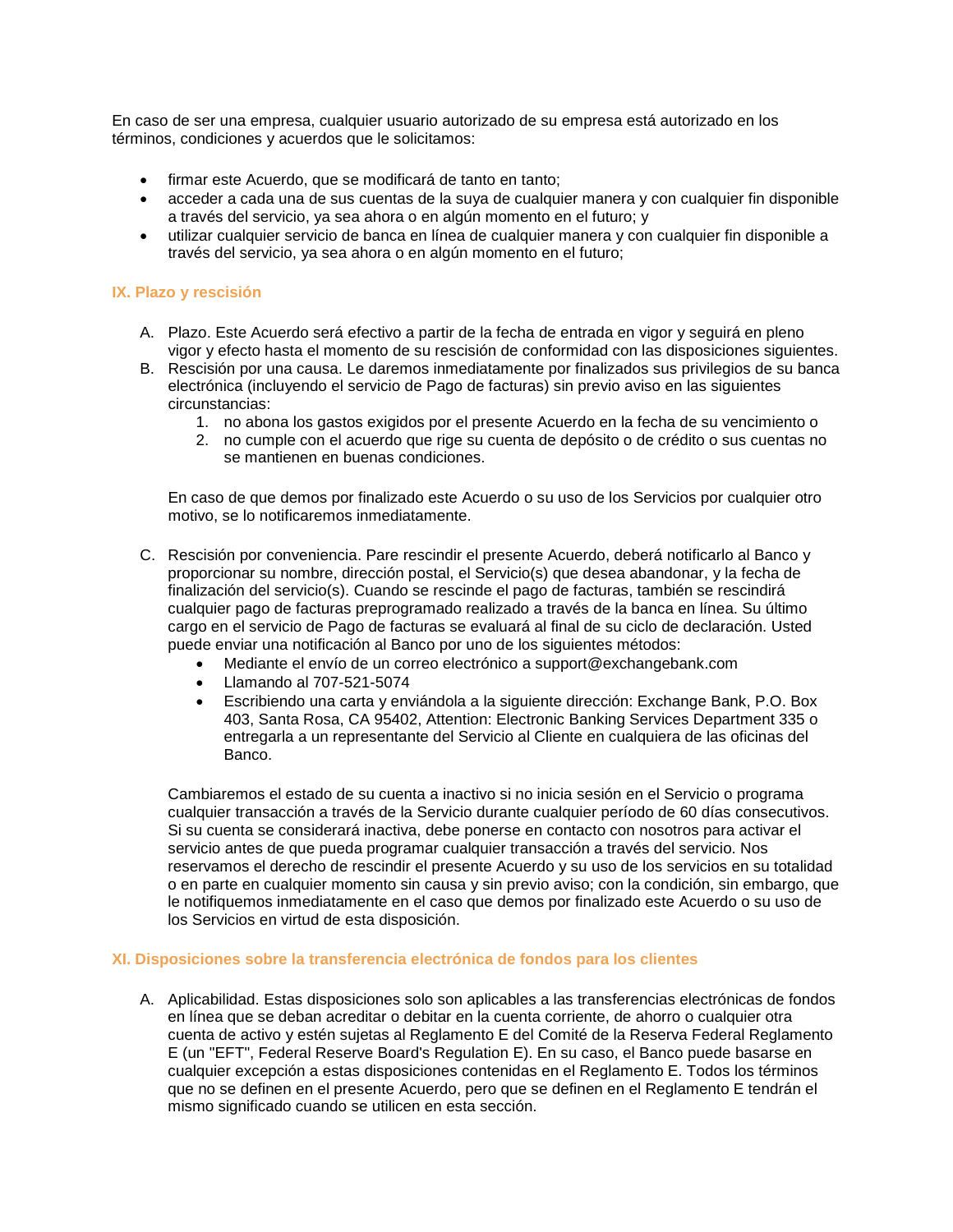- B. Su responsabilidad. Lo siguiente determina su responsabilidad por cualquier EFT o cualquier serie de EFT no autorizado:
	- 1. Si notifica al banco en un plazo de dos (2) días hábiles que su contraseña se ha perdido o ha sido robada, su responsabilidad no superará 50,00 \$ o el importe de la(s) EFT no autorizada(s) que se realicen antes de la notificación, el importe que sea menor.
	- 2. Si no notifica al banco en un plazo de dos (2) días hábiles que su contraseña se ha perdido o ha sido robada, su responsabilidad no superará la cantidad que sea menor entre 500,00 \$ o el total de:
		- 50,00 \$ o el importe de las EFT no autorizadas realizadas en un plazo de dos (2) días hábiles. y
		- el total autorizado de las EFT realizadas en un plazo de dos (2) días antes de la notificación al Banco, siempre que el Banco establezca que dichas EFT no se hubieran realizado si se hubiera notificado al Banco dentro de ese plazo de dos días.
	- 3. Debe notificar una EFT no autorizada que aparezca en su declaración periódica, en un plazo no superior a 60 días del envío de la declaración para evitar responsabilidades por transferencias posteriores. Su responsabilidad no excederá el importe de las EFT no autorizadas realizadas en el plazo de 60 días. También será responsable de las cantidades descritas en las secciones 1 y 2 anteriores.
	- 4. Si la notificación se hace de palabra, le pediremos que nos envíe la queja o pregunta por escrito en un plazo de 20 días hábiles. Le informaremos de los resultados de la investigación en un plazo de 10 días hábiles y corregiremos cualquier error a la mayor brevedad. Sin embargo, si se necesita más tiempo, podemos tardar hasta 45 días para investigar una queja o pregunta. Si esto ocurre, acreditaremos su cuenta en un plazo de 10 días hábiles por la cantidad que usted considera errónea. Esto le permitirá usar el dinero durante el tiempo que nos lleve completar la investigación. Si su queja o pregunta no se recibe por escrito en un plazo de 10 días hábiles, es posible que no acreditemos su cuenta hasta que se concluya la investigación. Si el supuesto error implica una transferencia electrónica de fondos fuera de un estado o territorio o posesión de los Estados Unidos, los plazos aplicables para nuestra acción son de 20 días hábiles (en lugar de 10) y 90 días (en lugar de 45). Si se determina que no se produjo ningún error, le enviaremos una explicación por escrito en un plazo de tres días hábiles después de completar la investigación. Puede solicitar copias de los documentos utilizados en la investigación.
	- 5. Puede notificarlo al banco por teléfono, por escrito o en persona. Por lo general, la notificación por correo electrónico para informar sobre una transacción no autorizada no es segura y por lo tanto no se recomienda.
- C. Números de teléfono y direcciones postales. En caso de errores o preguntas sobre la banca en línea o una transacción de pago de facturas, llame al 707-521-5074 o escríbanos a: Exchange Bank, P.O. Box 403, Santa Rosa, CA 95402, Attn: Electronic Banking Services Department 335.

Esperamos sus noticias en el número de teléfono o la dirección indicados anteriormente, en un plazo máximo de 60 días después de que nosotros le enviamos la PRIMERA declaración en la que apareció el problema o error. Necesitaremos:

- 1. Su nombre y número de cuenta
- 2. Una descripción del error o la transferencia en cuestión y una explicación de por qué cree que se trata de un error o necesita más información
- 3. El importe en dólares del supuesto error y la fecha en que se produjo.

## **XII. Responsabilidad**

A. Nuestra responsabilidad. Esta sección explica nuestra responsabilidad frente a usted solo en la medida en que ningún otro acuerdo, aviso o declaración realizado por separado no describa nuestra responsabilidad. En ningún caso seremos responsables ante usted por la falta de acceso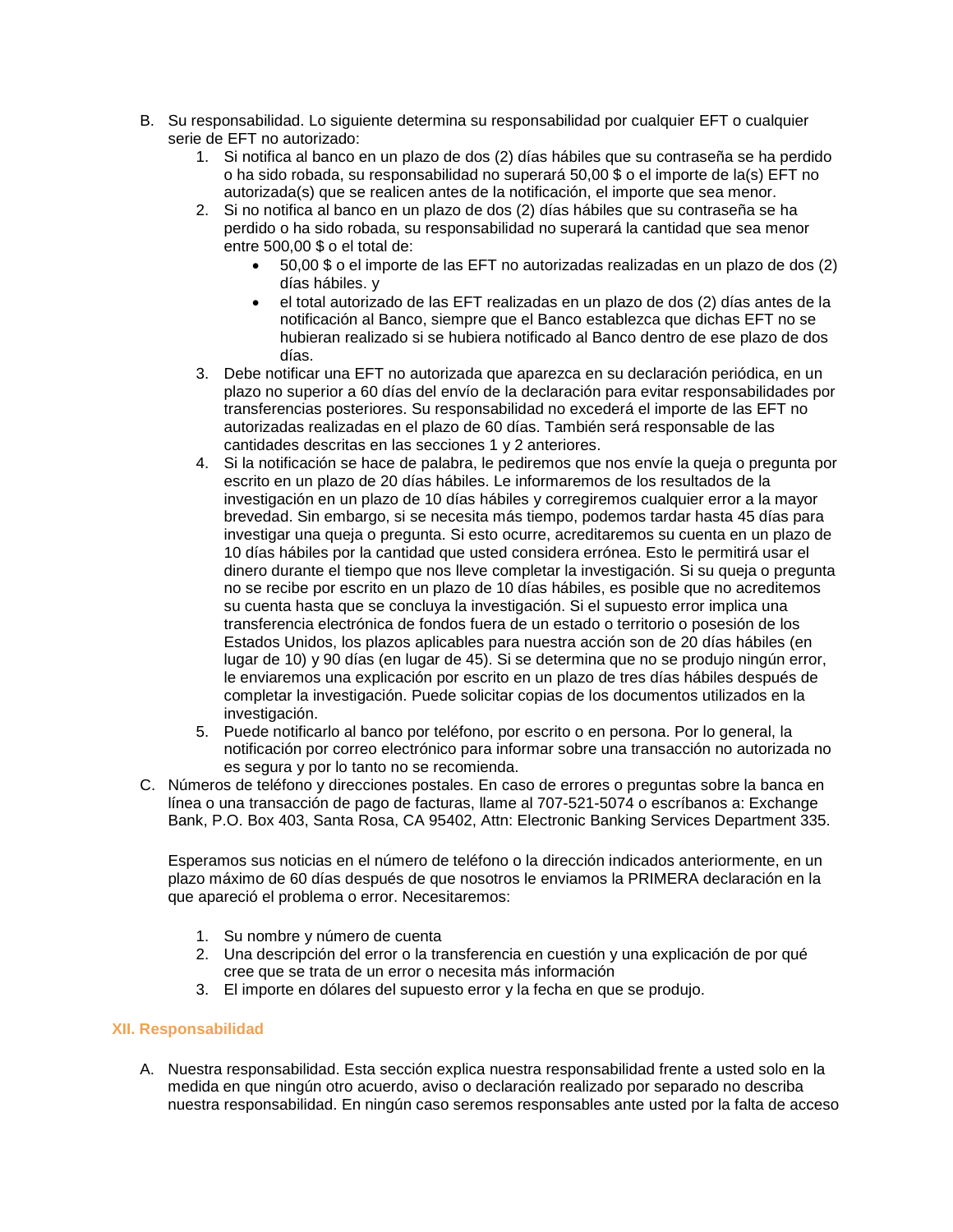a la banca en línea o el Pago de facturas. Salvo que la ley aplicable lo disponga de otra forma, solamente somos responsables de prestar los servicios de banca en línea y pago de servicios que se describen en el presente Acuerdo. Seremos responsables por el importe de las pérdidas o daños que le ocasionemos que se deriven directamente de nuestra negligencia grave. No seremos responsables ante usted en los siguientes casos:

- 1. Si por cualquier cosa que no sea un error del banco no dispone de suficiente dinero en su cuenta para hacer la transferencia.
- 2. Si circunstancias fuera de nuestro control (tales como incendios, inundaciones, cortes de suministro eléctrico, equipo o fallo técnico o descomposición) impiden la transferencia a pesar de las precauciones razonables que se hayan tomado.
- 3. Si su cuenta está retenida, o si el acceso a su cuenta se ha bloqueado, de conformidad con la políticas del Banco.
- 4. Si sus fondos están sujetos a un procedimiento legal u otro gravamen que limiten la transferencia.
- 5. Si su autorización de transferencia se ha revocado por aplicación de la ley.
- 6. Si cree que alguien ha accedido a sus cuentas sin su permiso y no lo ha notificado al Banco inmediatamente.
- 7. Si no ha seguido correctamente las instrucciones sobre cómo realizar una transferencia incluida en el presente Acuerdo.
- 8. Si hemos recibido información incompleta o imprecisa de usted o un tercero relativa a la cuenta o la transferencia.
- 9. Si tenemos una base razonable para creer que el uso no autorizado de su contraseña o su cuenta ha ocurrido o puede ocurrir o si incurre en un incumplimiento de este Acuerdo, el acuerdo sobre la cuenta de depósito, un acuerdo de crédito o de cualquier otro acuerdo celebrado con nosotros, o si nosotros o usted rescindimos/rescinde este Acuerdo.

EN NINGÚN CASO TENEMOS NINGUNA RESPONSABILIDAD ANTE USTED O CUALQUIER TERCERO POR NINGÚN DAÑO INDIRECTO, ESPECIAL O CONSECUENTE QUE RESULTE O SE DERIVE DEL PRESENTE ACUERDO.

- B. Indemnización. Usted se compromete a indemnizar, defender y mantenernos a salvo a nosotros, nuestros afiliados, directores, cajeros, empleados y agentes ante cualquier reclamación, demanda, procedimiento civil, acción o cualquier otro tipo de procedimiento de terceros y los gastos relacionados con una cuenta de banca en línea o de pago de facturas.
- C. Terceros. No nos hacemos responsables de cualquier pérdida o responsabilidad derivada de cualquier error de su equipo o software, o de un explorador de internet, como Netscape (navegador Netscape Navigator) o Microsoft (navegador Microsoft Explorer), de un proveedor de acceso a internet, o de un proveedor de servicios en línea, ni seremos responsables por cualquier daño directo, indirecto, especial o consecuente que resulte de su acceso o no acceso a una cuenta de banca en línea o de pago de facturas.
- D. Protección contra virus. El Banco no es responsable de ningún virus electrónico que puede aparecer. Le sugerimos que analice regularmente su ordenador con un producto antivirus. Un virus no detectado pueden corromper y destruir sus programas, archivos, y el hardware.

# **XIII. Términos y condiciones generales**

A. Acuerdos bancarios. Además de este acuerdo, usted y el Banco aceptan quedar vinculados y cumplir los requisitos de los acuerdos aplicables a cada una de sus cuentas en línea. Su uso del Servicio de Banca en línea o del servicio de Pago de facturas es su reconocimiento de que ha aceptado estos acuerdos y que tiene intención de vincularse por ellos. Deberá revisar otras divulgaciones incluyendo las cargas que se pueden imponer a las transferencias electrónicas de fondos o al derecho de realizar transferencias incluidas en la lista de honorarios que acompañan a dichas divulgaciones y la lista de tarifas incluida en el presente Acuerdo. Se deducirán